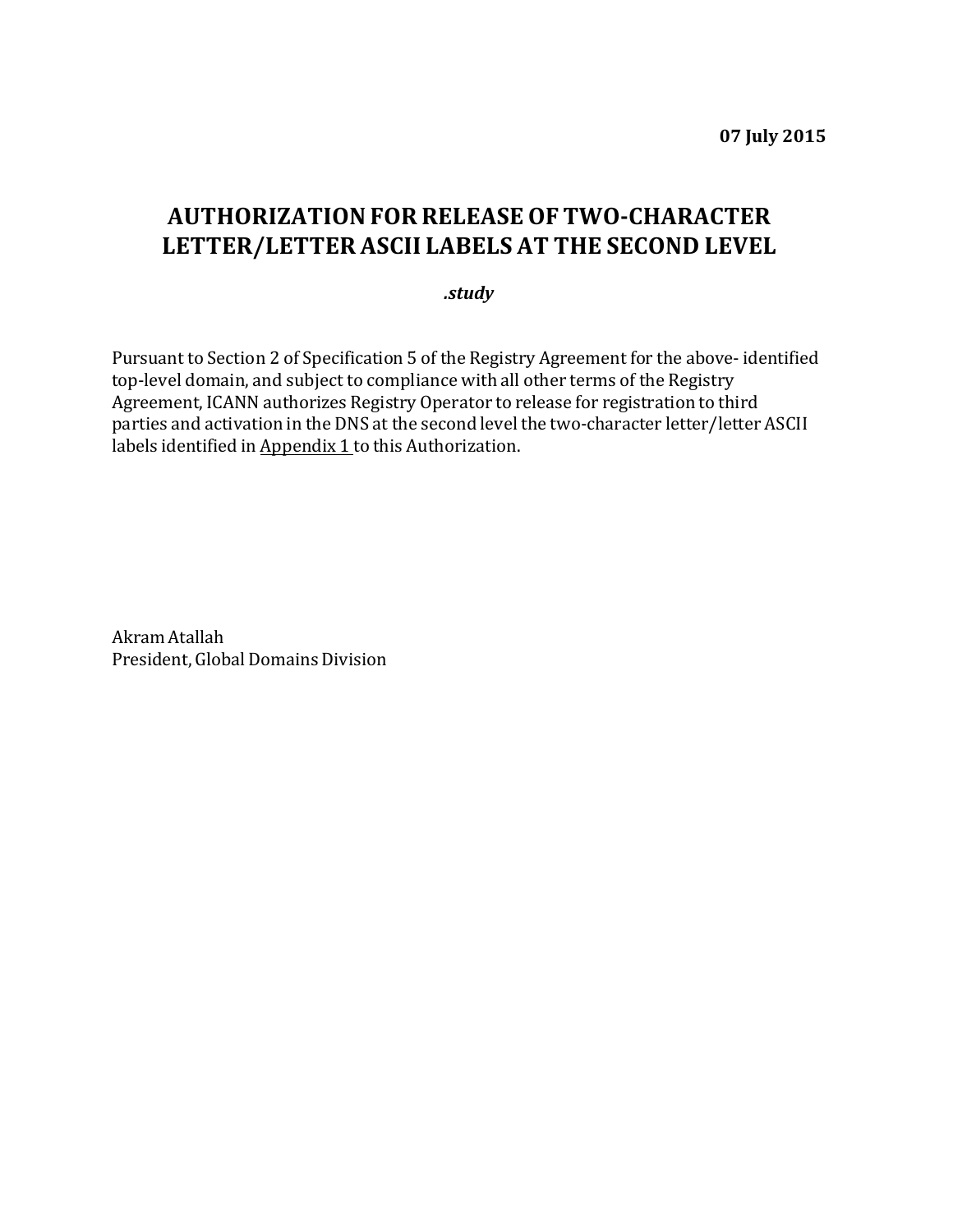## Attachment 1

Registry Operator is authorized to offer the following two-character letter/letter ASCII labels for registration and activation in the DNS at the second level:

| aa              | bu                         | dl                        | fe                                | gt                  | ii | kb                     | lt                                           |
|-----------------|----------------------------|---------------------------|-----------------------------------|---------------------|----|------------------------|----------------------------------------------|
| ab              | by                         | dm                        | $\operatorname{ff}$               | gu                  | ij | kc                     | lu                                           |
| ad              | bw                         | dn                        | fg                                | gv                  | ik | kd                     | $\mathbf{v}$                                 |
| ae              | bx                         | do                        | fh                                | gw                  | im | ke                     | lw                                           |
| af              | by                         | dp                        | fi                                | gx                  | ip | kf                     | $\mathbf{I}$                                 |
| ag              | bz                         | dq                        | fj                                | gy                  | iq | kg                     | ly                                           |
| ah              | ca                         | dr                        | fk                                | gz                  | ir | kh                     | lz                                           |
| aj              | cb                         | ds                        | f                                 | ha                  | is | ki                     | mb                                           |
| ak              | $\mathop{\rm CC}\nolimits$ | dt                        | fm                                | hb                  | iu | kj                     | $\rm mc$                                     |
| al              | cd                         | du                        | fn                                | $\,\mathrm{hc}$     | iv | kk                     | md                                           |
| am              | ce                         | dv                        | fo                                | hd                  | iw | kl                     | mf                                           |
| an              | cf                         | dw                        | fp                                | he                  | ix | km                     | mg                                           |
| ao              | cg                         | dx                        | fq                                | hf                  | iy | kn                     | mh                                           |
| ap              | ch                         | dy                        | fr                                | hg                  | iz | ko                     | mi                                           |
| aq              | cj                         | dz                        | fs                                | hh                  | ja | kp                     | mj                                           |
| ar              | ck                         | ea                        | ft                                | hi                  | jb | kq                     | mk                                           |
| as              | cl                         | eb                        | fu                                | hj                  | jc | ks                     | ml                                           |
| at              | cm                         | ed                        | fv                                | hk                  | jd | kt                     | mm                                           |
| av              | $\rm{co}$                  | ee                        | fw                                | hl                  | je | ku                     | mn                                           |
| aw              | cp                         | ef                        | $f_{\rm X}$                       | hm                  | jf | kv                     | mo                                           |
| ax              | cq                         | eh                        | fy                                | hn                  | jg | kw                     | mp                                           |
| ay              | $\operatorname{cr}$        | ei                        | fz                                | ho                  | jh | kx                     | mq                                           |
| $\overline{a}z$ | $\mathbb{C}\mathbb{S}$     | ej                        | ga                                | hp                  | ji | kz                     | mr                                           |
| ba              | ct                         | ek                        | gb                                | hq                  | jj | la                     | mt                                           |
| bb              | cu                         | el                        | gc                                | hr                  | jk | lb                     | mu                                           |
| bc              | ${\rm CV}$                 | em                        | gd                                | hs                  | jl | $\iota$                | mv                                           |
| bd              | ${\rm\bf CW}$              | en                        | ge                                | ht                  | jm | ld                     | mw                                           |
| be              | ${\rm cx}$                 | eo                        | gf                                | hu                  | jn | le                     | $\ensuremath{\text{m}}\ensuremath{\text{x}}$ |
| bf              | cy                         | eq                        | $g\ensuremath{\mathbf{g}}\xspace$ | hv                  | jo | lf                     | my                                           |
| bg              | CZ                         | er                        | gh                                | hw                  | jp | lg                     | $\ensuremath{\text{m}}\xspace$               |
| bi              | da                         | es                        | gi                                | hx                  | jq | lh                     | nb                                           |
| bj              | db                         | et                        | gj                                | hy                  | jr | $\rm{li}$              | $\operatorname{nc}$                          |
| bk              | dc                         | ev                        | g <sub>k</sub>                    | hz                  | js | lj                     | nd                                           |
| bl              | $\mathrm{d}\mathrm{d}$     | ew                        | gl                                | ia                  | jt | lk                     | $\,$ ne $\,$                                 |
| bn              | de                         | ${\sf ex}$                | gm                                | ib                  | ju | $\mathop{\mathrm{ll}}$ | nf                                           |
| bo              | $\mathrm{d}\mathrm{f}$     | ey                        | gn                                | ic                  | jv | lm                     | ng                                           |
| bp              | dg                         | $\mathop{\rm e}\nolimits$ | g <sub>0</sub>                    | id                  | jw | $\log$                 | nh                                           |
| bq              | dh                         | fa                        | gp                                | ie                  | jx | lp                     | ni                                           |
| br              | di                         | fb                        | gq                                | $\operatorname{if}$ | jy | lq                     | nj                                           |
| bs              | dj                         | $\operatorname{\sf fc}$   | gr                                | ig                  | jz | $\ln$                  | nk                                           |
| bt              | dk                         | fd                        | gs                                | ih                  | ka | $\lg$                  | nl                                           |